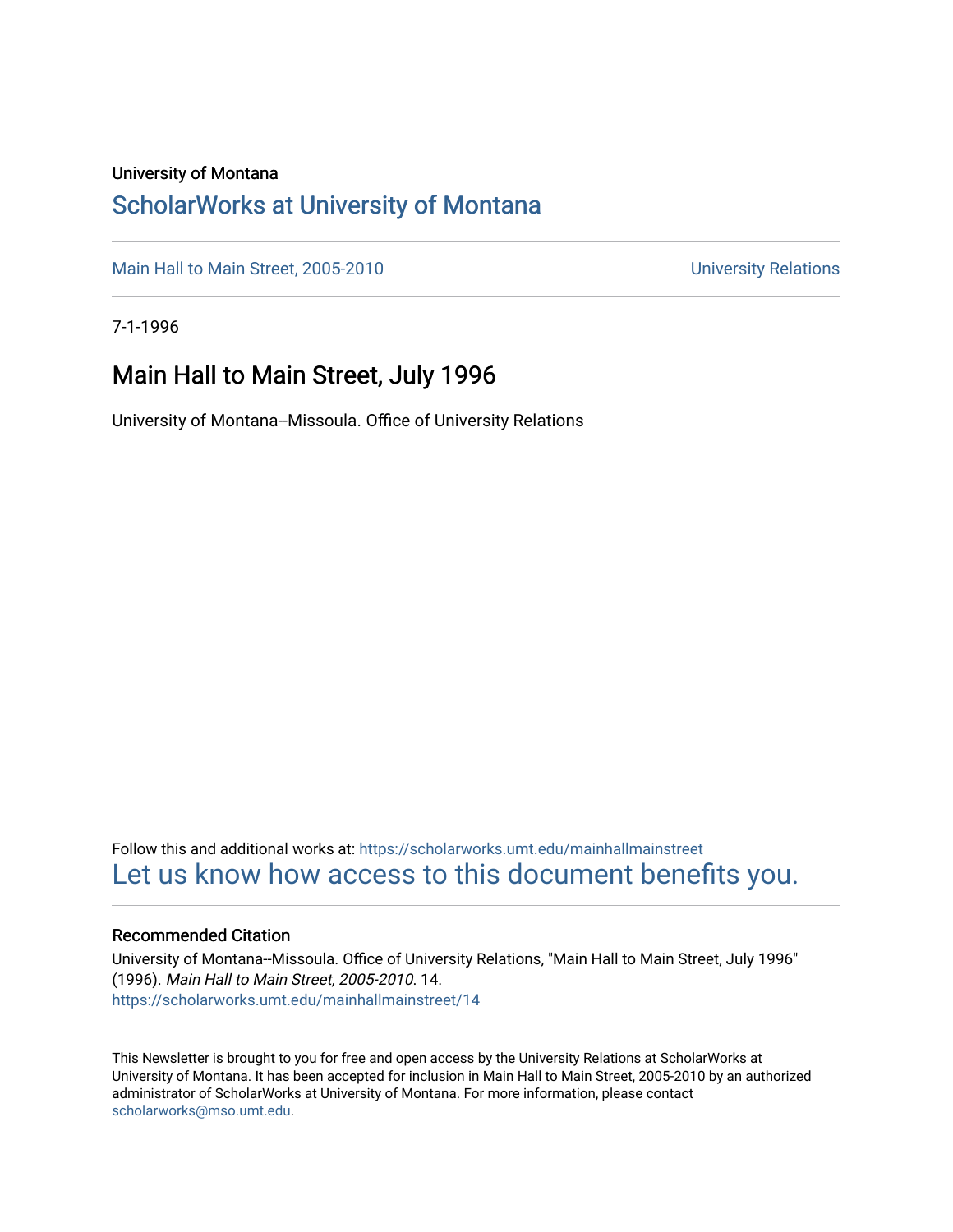

## Kemmis brings vision of the West to UM center

issoula Mayor Daniel Kemmis will bring his research and knowledge of public policy and the **<sup>I</sup> I** West to academia in September when he takes the **A**helm of a regional study center at The University of Montana—Missoula.

Kemmis will leave the office he has held since January 1990 to become interim director of the Center for the Rocky Mountain West Sept. 3. He will conduct research and write a book about the West while leading the center.

We're thrilled to have Dan join us to help us continue the momentum in the development of the center as a place to

analyze and study the Rocky Mountain West," said UM President George Dennison. "He's been associated with the center since its inception and can assist us as we continue to strengthen the center's foundation."

Missoula voters have twice elected Kemmis, a Democrat, to oversee their city. During his six and a half years as mayor, Kemmis has emerged as a nationally recognized authority on the West's special challenges involving growth and development. Kemmis said his new job at the Center for the Rocky Mountain West will enable him to devote more time to helping the West establish an identity in the face of change.

Kemmis began his political career in 1975 when he was elected to the Montana House of Representatives.

He went on to serve as house minority leader from 1981 to 1982 and as speaker of the house from 1983 to 1984. He served on the Missoula City Council from 1988 to 1989.

A Montana native, Kemmis graduated with honors and a political science degree from Harvard University in 1968. He earned his law degree with honors from the University of Montana Law School in 1978.

He taught courses in ethics and public policy in the West as an adjunct faculty member at UM's Mansfield Center from 1988 to 1989 and will teach a course in the fall with Deni Elliott, UM's Mansfield Professor of Ethics and Public Affairs.

He has written two books, "Community and the Politics of Place" and "The Good City and The Good Life," both of which are widely recognized by political leaders nationwide.

Kemmis said he has enthusiastically supported the center's concept ever since it was first shared with him by Dennison shortly after he became president.

"Missoula cannot manage its challenges alone, any more than Santa Fe can, or Prescott, Moab or Durango, Boulder or Jackson, Boise or Bozeman," Kemmis said. "We are in this together, and if the West is going, in Wallace Stegner's words, 'to create a society to match its scenery,' then we are going to have to move beyond our partisan and ideological struggles and standoffs to a new maturity in which the West teaches itself to think and act like a region, like the great good place it is meant to be."

#### **Growing toward the future**

"If this is the last best place, the task really is to keep it that

way," said Bill Farr, "and it's not going to happen without real effort, scrutiny and understanding."<br>Farr, UM historian and founding

director of the Center for the Rocky Mountain West, spoke those words in June 1992, after the state Board of Regents approved establishing the interdisciplinary center on UM's Missoula campus.

In the four years since, Farr and other scholars at UM and beyond have worked to explore and articulate the distinctive history and cultures of the region. The center's interdisciplinary approach includes an emphasis on Native American perspectives and experience.

Initially focused on the humanities, the center has broadened its scope to include regional economics

and public policy, said Farr, who now serves as the center's director of humanities studies. The center's original emphases remain, he said, but are enriched and complemented by the new directions.

Through a wide range of lectures, conferences, seminars and other events, the center has fostered public understanding and dialogue about varied aspects of the region's past, present and future. Topics have ranged from Native American religion to the art of Charlie Russell, from hunger in Montana to Thomas Jefferson's vision of the West.

The 350,000 square mile Rocky Mountain West region spans all of Montana as well as parts of seven other states and three Canadian provinces.

The privately funded center got its start through a \$600,000 bequest from alumnus William O'Neill, and later received a \$1 million gift from alumni Carroll and Nancy O'Connor. That gift provided the lion's share of the matching funds for a fiveyear, \$520,000 grant from the National Endowment for the Humanities that the center received in 1993.



**Mayor Kemmis resigns to ioin UM center.**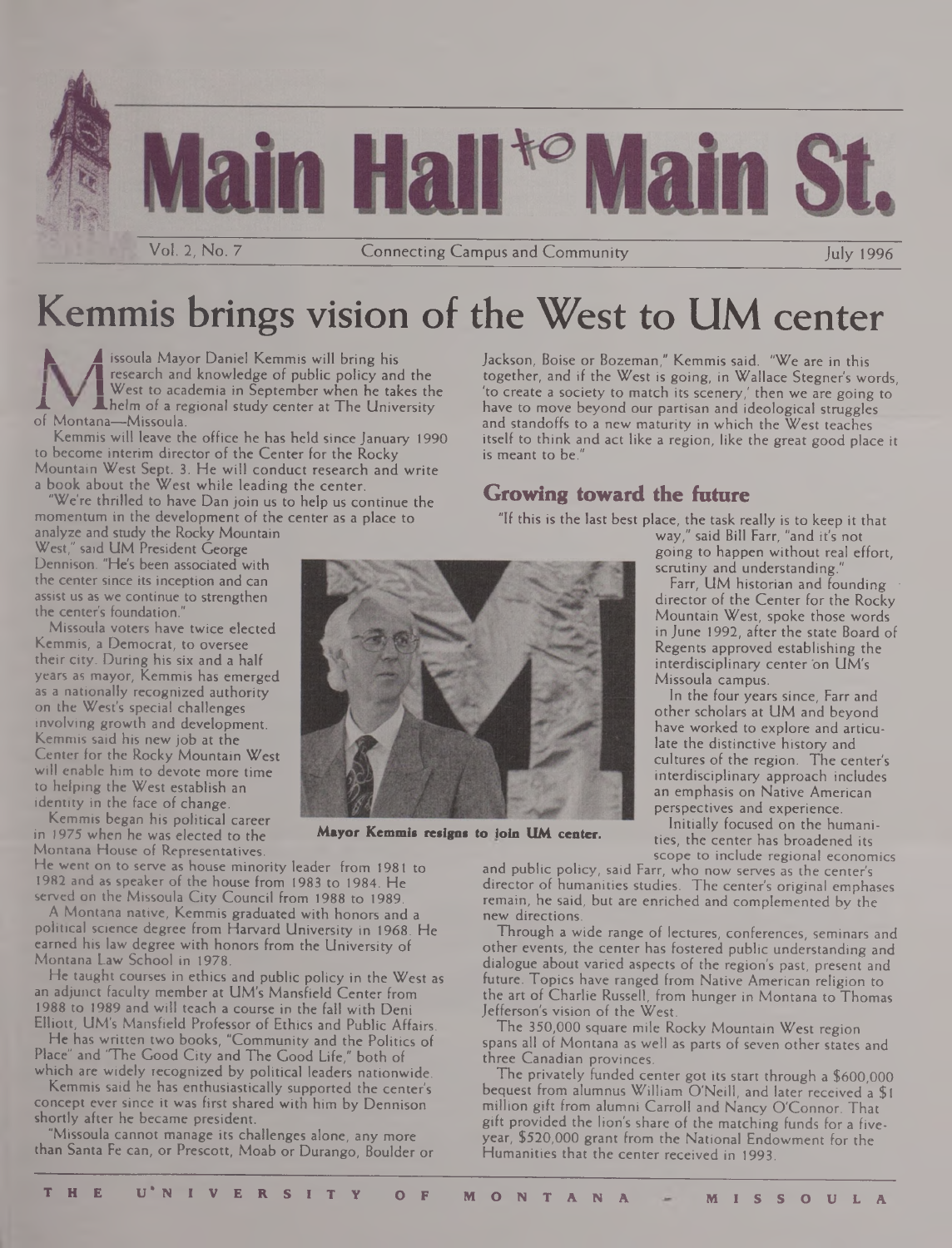# **ProfessorWilliams Montana's congressman comes home to teach at UM**

**The University's political science** department will gain a handson practitioner next January when retiring U.S. Rep. Pat Williams joins the teaching faculty.

UM President George Dennison said that Williams will begin teaching a graduate level course on legislative politics at the University spring semester. Williams' employment at his alma mater will begin as soon as his ninth term in the U.S. House of Representatives ends in January.

This is coming home for me, not just to Montana," he said, "but I'm coming home to the campus where <sup>I</sup> began my higher education.

Williams will continue to serve Montanans by teaching and involving himself in service and outreach programs, Dennison said. "We're excited about the opportunities this presents to enhance the quality of education we provide to our students and the variety of services we provide to the state of Montana."

Williams, an elementary school teacher before he entered politics, said he looks forward to returning to the classroom, as much to learn as to teach. One of his goals at UM, he said, is to work with the School of Education and elementary school teachers throughout the state to improve the reading skills of young Montanans.

Dennison said Williams initially will be based in UM's political science department, but will lecture and teach classes in other disciplines including journalism, forestry and the arts.

Shortly after Williams announced last winter that he would not seek another term in Congress, Dennison surveyed UM deans to determine their interest in having Williams teach courses within their various departments. 'The response was very strong campuswide," Dennison said. 'There were more proposals than you could imagine."

Williams has maintained a strong commitment to education during his eighteen years in the U.S. House of Representatives. He has served on the House Committee on Economic and Education Opportunities since his first term and has chaired that panel's Subcommittee on Select Education, Subcommittee on Postsecondary Education and Subcommittee on Labor-Management Relations.

A Democrat, Williams was first elected to Congress in 1978 and won re-election as Montana's Western District Congressman six consecutive times. In 1992, after Montana lost one of its two U.S. House seats in reapportionment, Williams defeated Ron Marlenee to become the state's lone U.S. congressman.

In the early 1980s Williams served for six years on the House Committee on Budget; he has served since his first term on the House Committee on Resources. He has long been known for advocating careful stewardship of the nation's public lands and for defending



**Rep. Pat William\* will teach at IIM beginning in January 1997.**

America's national parks, forests and wilderness areas.

During his tenure in Congress, Williams has authored legislation that established tuition assistance for middle-income students, provided assistance for disabled infants and toddlers, continued support for the arts and barred the cutting and exporting of raw logs from national forest lands.

### **Backroads ofMontana series winds up a winner again**

public radio news program and a television feature program produced **Z—X** by the UM Broadcast Media Center took top honors in the 1996 Montana Broadcasting Awards.

"Backroads of Montana," a television show that took viewers from Havre to Hamilton, was named Television Noncommercial Program of the Year at the Montana Broadcasters Association banquet in West Yellowstone June 30. The

association's Radio Noncommercial Program of the Year award went to Sally Mauk, news director for KUFM, Montana Public Radio, which is based at UM.

UM's Bill Knowles, a radio-television professor, shared Radio Program of the Year honors for "The Grizzly Sports Network" with Missoula's KYLT Radio personalities Alan K, Mick Holien and Brad Salonen.

Mauk's award-winning news report examined the debate over making U.S. Highway 93 a four-lane highway through the Flathead Reservation north of Missoula.



The "Backroads" series highlights interesting and unique people, places and events from around Montana. This year's award is the third in six years for the series.

William Marcus, the program's host and director of UM's Broadcast Media Center, shares the honor with co-producers Cus Chambers and Ray Ekness, with whom he has collaborated on previous "Backroads" features.

Tlje program, "Havre to Hamilton," is the seventh in the "Backroads of Montana" series. The eighth program, which features stops in Terry, Glendive, Wibaux and Ekalaka, premiered this month on Montana Television Network stations statewide.

Copies of the first seven programs in the series are available statewide at more than 140 city, county and college libraries. The eighth program will be available at libraries this fall.

Backroads of Montana" is funded by grants from the Greater Montana Foundation, Travel Montana and UM.

The awards program is sponsored by the Montana Broadcasters Association and the Greater Montana foundation.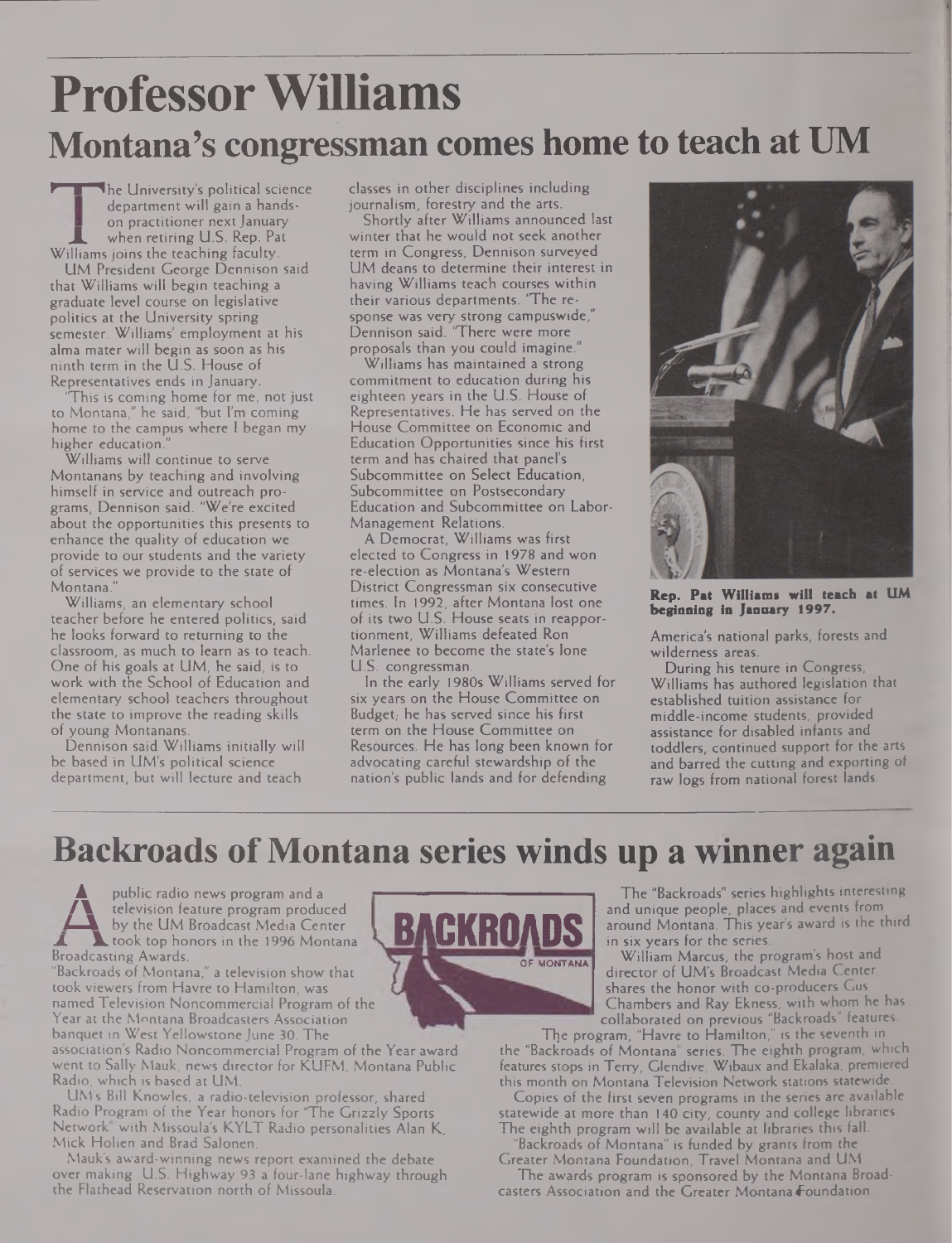

**Building Tours—**Construction has been constant the past few years as new buildings go up on all corners of campus. While buildings like Pantzer Hall and the William and Rosemary Gallagher Building for the School of Business Administration are easily visible to passersby on Arthur Avenue, not everyone has occasion to seek an inside peek. President George Dennison and UM deans invite the Missoula community to campus for an inside view of new and remodeled buildings on Tuesday, Aug. 13.

Guided tours of the new business building, the Davidson Honors College, Miller Hall, Pantzer Hall, The K. Ross Toole Family Housing Complex and the Bookstore will be provided for the public from *4* to 6:30 p.m. Before you head home, stop by the Oval for a free ice cream cone and live Dixieland jazz. For more information, call Annie Pontrelli, UM community relations and outreach coordinator, at 243-2488.

**Sweet Georgia—**Two UM athletic department staff members have joined the work

team at the 1996 Olympic Games in Atlanta this month. Cary Hughes, assistant athletic director for internal affairs, and Matt Smith, intercolle giate athletic student intern, will staff the Centennial Olympic Games



**Hughes**

from mid-July through Aug. 4. Hughes will be a sector coordinator in the Georgia World Congress Center. The nation's largest building, the center houses the International Broadcast Center and eight venues: table tennis, weight lifting, fencing, wrestling, team handball, judo and two disciplines of the modern pentathlon. Smith will be sector coordinator at the Wolf Creek Track & Skeet Range.

**VIPs on Campus—**Three of the people featured in Time Magazine's recent "America's 25 Most Influential People" list spoke at UM in the past

year. Supreme Court Justice Sandra Day O'Connor delivered the commencement address to the UM law school in May 1995. Harvard psychologist Carol Gilligan and Harvard biologist E.O. Wilson were featured speakers in December and May as part of the President's Lecture Series.

**Griz Online—**Track your favorite Grizzly sport from tennis to track and field on the information superhighway by tapping into UM athletic department's **4\*\*A '** homepage on the World Wide Web. Call up game schedules, find out about the Grizzly Athletic Association, connect with the NCAA Online or play sports trivia for a chance to win a free Grizzly T-shirt and dinner for two at The Depot. The address is: <http://www.umt.edu/sports>.

**Serving With Heart—**Vernon Grund, professor and chair of UM's pharmaceutical sciences, has been elected president of the Idaho/Montana Affiliate of the American Heart Association. Del Kilgore, UM researcher and professor of biological sciences, is a

member of the association's affiliate board. Kilgore is president and Grund is vice president of the Missoula Division of the American Heart Association, which won the 1995- 96 affiliate award for the "Most Outstanding Division." Both were instrumental in establishing the<br>Missoula division.

Missoula division. **Forestry Associate Professor Kevin O'Hara**

**Telephone Connections—**The Montana World Trade Center's efforts to increase the state's participation in the global marketplace has received a major boost from U S WEST. The UM based center, which set up shop in Missoula's Milwaukee Station in April, will use a \$10,000 endowment to help cover operating costs as it expands its membership among Montana busi-

nesses. The endowment makes U S WEST the center's first corporate patron.

Penny Copps, community affairs manager for U S WEST, said the company contributed to the center because its "use of telecommunications to link Montana potential exporters with their markets around the world" meets U S WEST goals.

We have been looking for an organization that would lead the way in developing international trade for Montana," and the World Trade Center fits the bill, Copps said.

**Biweekly Pay—**Monthly paychecks are a thing of the past for about 1,200 UM employees who will begin receiving biweekly paychecks July 24. All classified staff will be paid every other Wednesday instead of on the eighth of each month.

Faculty, administrators, contract professionals and student employees will continue to be paid once a month, but their payday will be moved to the first of each month beginning Aug. 1.

**Forester Honored—**UM Associate Professor of silviculture Kevin O'Hara has received a Regional Forester's Honor Award for Public



Service for his role in developing the "Continuing Education in Ecosystem Management" course for natural resource managers. USDA Forest Service Region One Forester Hal Salwasser

presented the award to O'Hara, who developed the course with forest service personnel and Penny Morgan of the University of Idaho.

Salwasser said the course is unprecedented as a continuing education effort because it combines the resources of varied organizations and academic disciplines to bring together virtually all natural resource managers for training in ecosystem management.